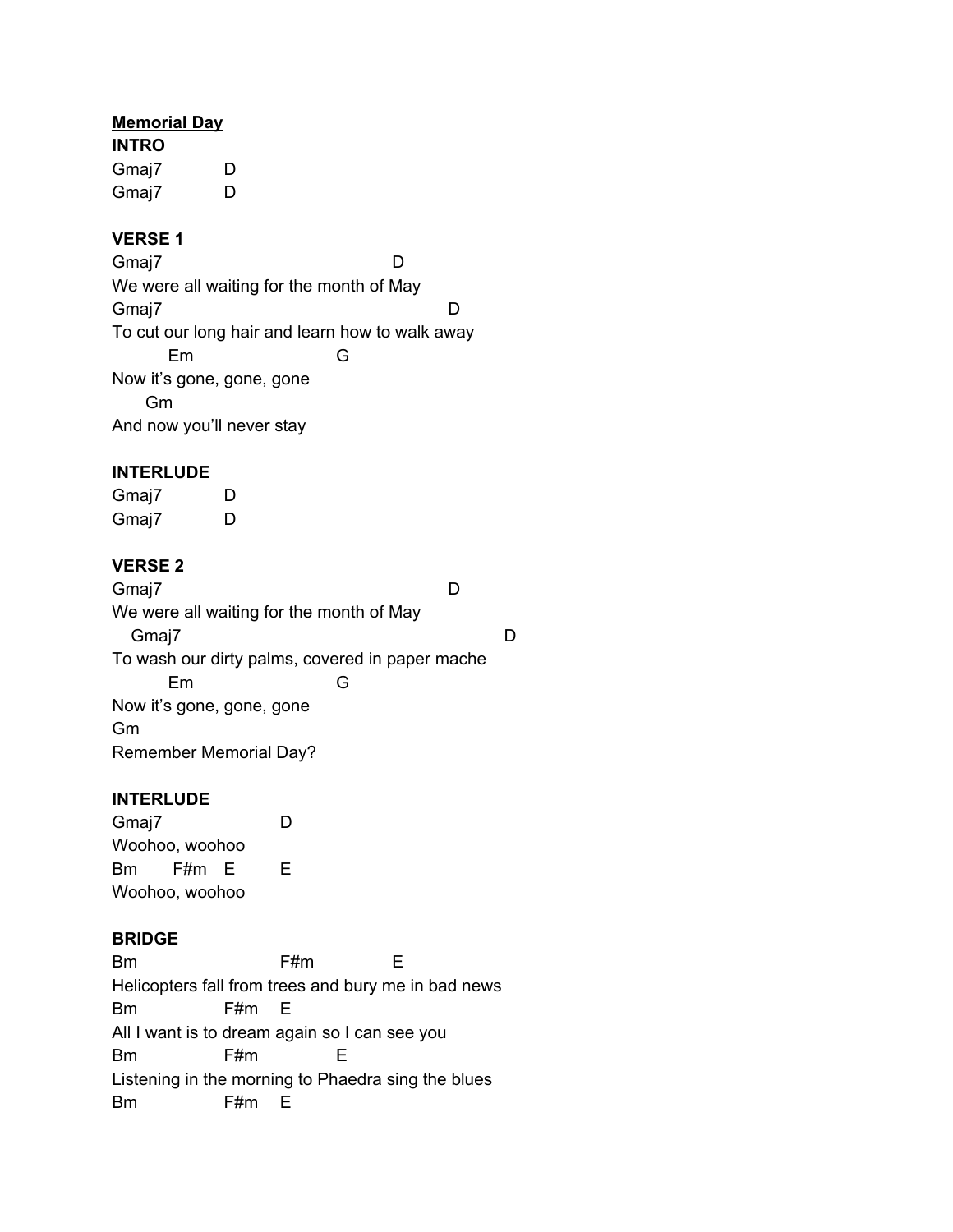All I want is to dream again

#### **INTERLUDE**

Gmaj7 D Gmaj7 D

# **VERSE 3**

Gmaj7 D We were all waiting for the month of May Gmaj7 D Before we cut our teeth, we bit our tongues in dismay Em G Now it's gone, gone, gone Gm The setting sun's tooth decay

#### **INTERLUDE**

Gmaj7 D Gmaj7 D

## **VERSE 4**

Gmaj7 D We were all waiting for something to say Gmaj7 D But when we woke up, it was Labor Day Em G Now it's gone Em G Now it's gone Em G Now it's gone Em G Now it's gone Em G Now it's gone (woohoo, woohoo) Em G Now it's gone (woohoo, woohoo)

## **OUTRO**

| Em | Em | Gmaj7 | Gmaj7 |
|----|----|-------|-------|
| Em | Em | Gmaj7 | Gmaj7 |